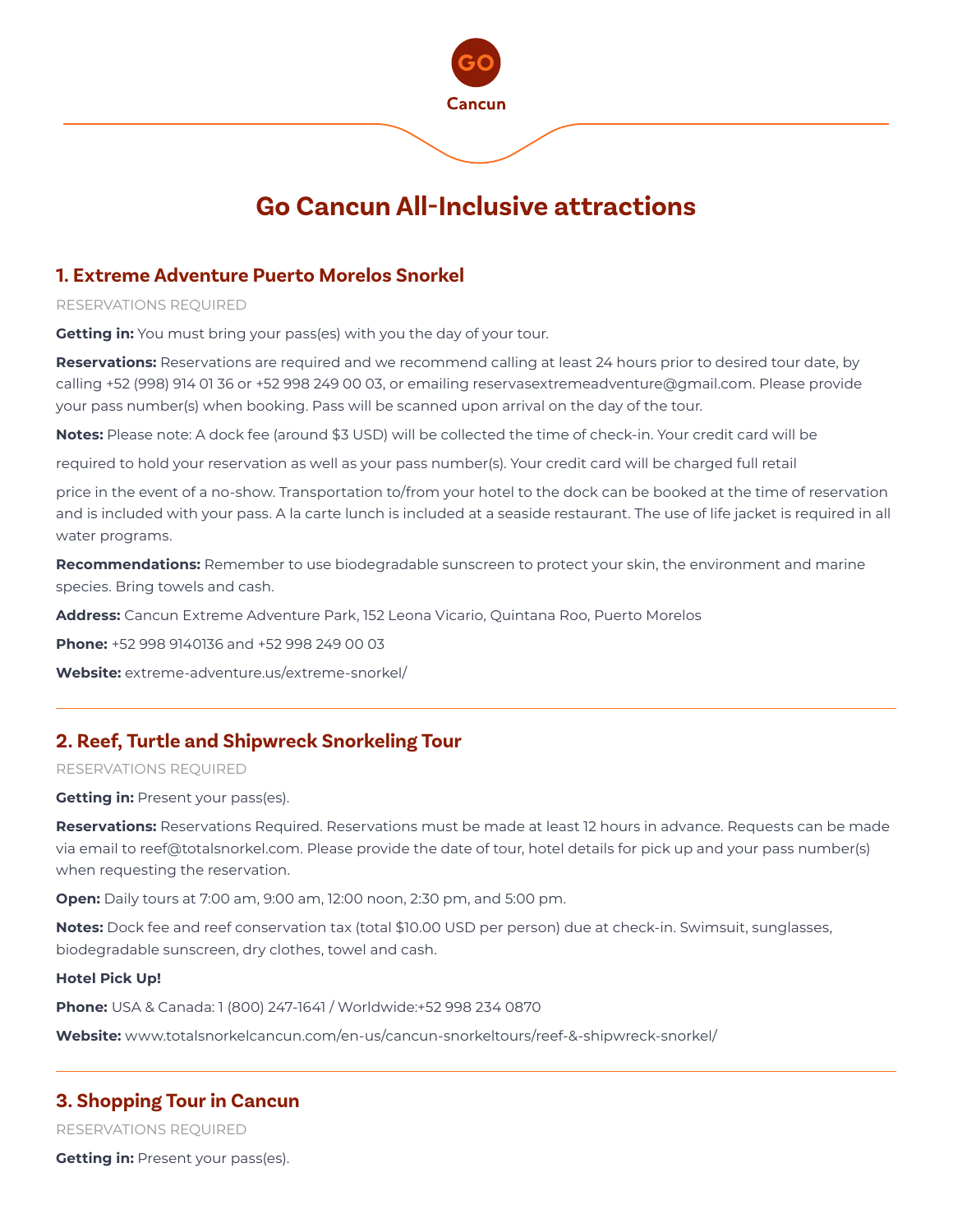**Reservations:** Reservations are required and must be booked by 3 pm of the prior day. To make a reservation, contact operations.playa@tourex.com.mx. Provide your pass number(s) at the time of booking.

**Address:** Blvd. Kukulcan km 12.5, La Isla, Zona Hotelera 77500 Cancún, Q.R., Mexico

**Website:** www.tourexdmc.com/

### **4. Shopping Tour in Playa del Carmen**

RESERVATIONS REQUIRED

**Getting in: Present your pass(es)** 

**Reservations:** Reservations are required and must be booked by 3 pm of the prior day. To make a reservation, contact operations.playa@tourex.com.mx. Provide your pass number(s) at the time of booking.

**Address:** Calle Quinta Avenida, Playa del Carmen, Q.R., Mexico

**Website:** www.tourexdmc.com/

## **5. Tulum Express Tour with hotel pickup**

#### RESERVATIONS REQUIRED

**Getting in: Present your pass(es).** 

**Reservations:** Please contact Tourex at least 48 hours in advance. Reservations can be made by email:

operations.playa@tourex.com.mx. Please provide your pass number(s) and date of the tour when submitting the reservation request.

**Hotel Pick Up:** Playa del Carmen, Q.R., Mexico

## **6. Moonlight Bioluminescence Snorkeling Tour with transportation**

#### RESERVATIONS REQUIRED

**Getting in: Present your pass(es).** 

**Notes:** Dock fee and reef conservation tax (total \$10.00 USD per person) due at check-in. Swimsuit, dry clothes, towel and cash. Is round trip transportation provided from locations other than Cancun? Yes, but it is not included with your ticket. You can purchase round trip transportation from Playa del Carmen or Riviera Maya for around \$12 USD.

**Reservations:** Reservations must be made at least 12 hours in advance. Requests can be made via email to

reef@totalsnorkel.com. Please provide the date of tour, hotel details for pick up and your pass number(s) when requesting the reservation.

**Open:** Tours depart daily at 7:30 pm.

**Closed:** Operates year-round, weather permitting.

**Hotel Pick Up:** Playa del Carmen, Q.R., Mexico

**Phone:** USA & Canada: 1 (800) 247-1641/ Worldwide: +52 998 234 0870

**Website:** www.totalsnorkelcancun.com/en-us/cancun-snorkeltours/night-snorkeling-tour/

## **7. Chichén Itzá Deluxe Tour from Mayaland**

RESERVATIONS REQUIRED

**Getting in:** Present your pass(es) to the guide on the day of the tour.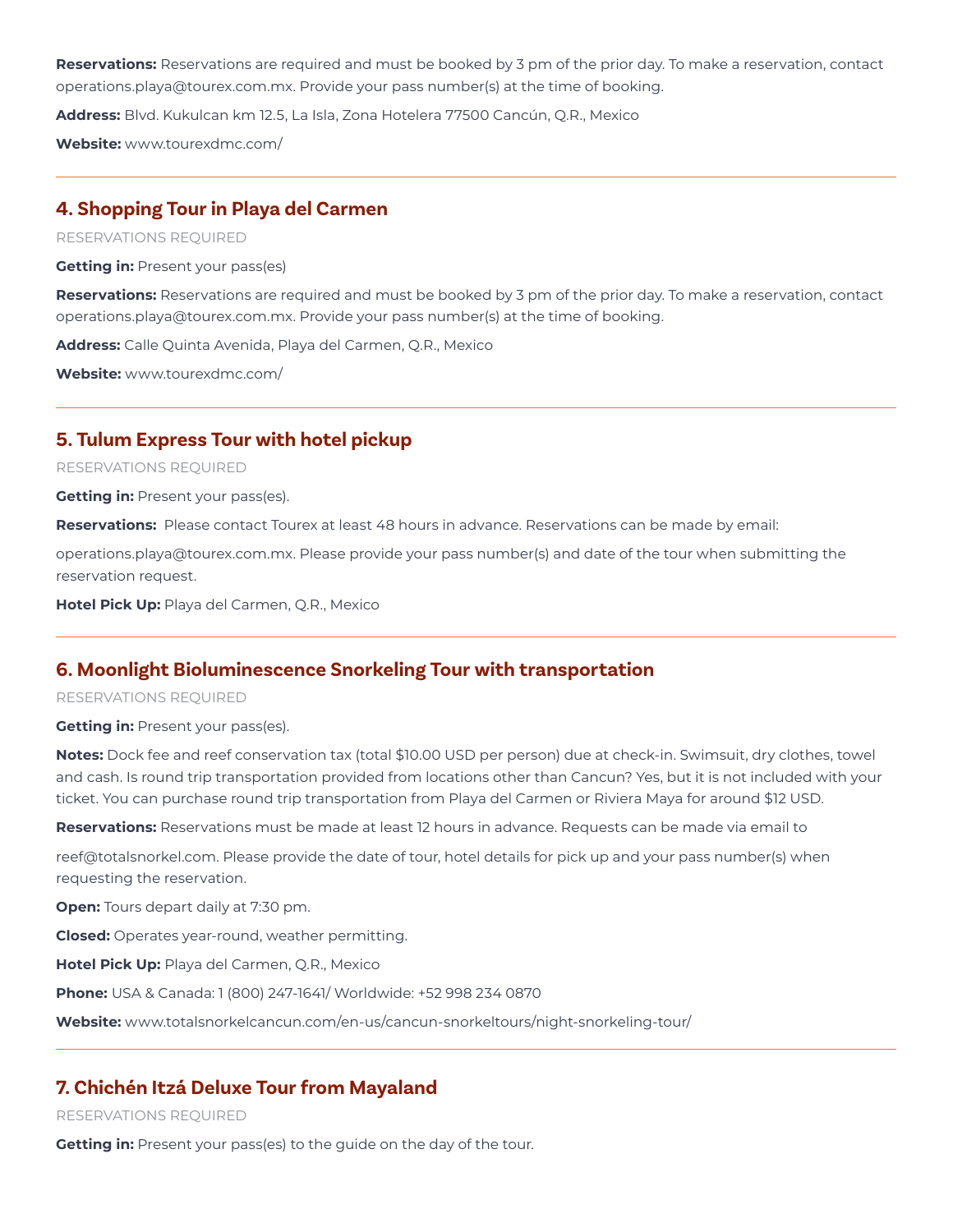**Reservations:** Please call 24 hours in advance. Mention the tour name and the Go Cancun Card. You will be required to provide your pass number(s). Reservations can be made by email: excursions@mayaland.com or by phone during normal business hours. If you need to cancel for any reason, please call or email Mayaland immediately to let them know.

**Phone:** USA & CAN Toll Free 1 (877) 240 5864 / MEXICO: Toll Free 01 (800) 719 5465 / WORLDWIDE: +52 01 (998) 887 2495

**Open:** Tour departs daily.

**Notes:** Entrance fee to Chichen Itza is not included with your pass and is an additional \$20 USD.

**Hotel Pick Up:** Playa del Carmen, Q.R., Mexico

**Website:** www.grayline.com/tours/cancun/chichen-itza-deluxetour-small-group-5955\_24\_12130\_1028/

## **HOTEL ZONE**

## **8. 2 hour open bar at Señor Frog's**

**Getting in: Present your pass(es). Open:** Daily, 12:00 noon - till... **Notes:** Not valid after 9:00 pm on Sundays. **Address:** Blvd Kukulcan km 9.5, Zona Hotelera, Cancún Quintana Roo **Phone:** (998) 883 5644 **Website:** www.senorfrogs.com/

# **9. "Get Up and Go" Catamaran Sail to Isla Mujeres**

### RESERVATIONS REQUIRED

**Getting in:** Present your pass(es) at check-in.

**Reservations:** Please request your required reservation at least 48 hours in advance. You can request bookings by email reservas@albatroscatamarans.com or call the Call Center (info below). You will need to provide your pass number(s) at time of booking and mention Get Up and Go Catamaran Sail. Reservation Call Center

**Phone:** +52 998 849 4223

**Hours** (Monday - Sunday): 8:00 to 20:30 hrs local time

Notes: Your tour includes:

- Exclusive welcome drink
- Domestic bar on the catamaran
- **Buffet lunch**

A \$13.00 USD/per person Sea Life Preservation and Dock Fee must be paid at the time of boarding directly at the dock. Anyone under 4 is free.

**Address:** Marina Albatros, Punta Cancún, Zona Hotelera 77500 Cancún, Q.R., Mexico

**Phone:** +52 1 998 822745 92

**Website:** www.albatrossailaway.com/tours/get-up-and-go-to-islamujeres/

# **10. \$20 included credit for drinks at Fred's House**

**Getting in:** Please present your pass(es) upon arrival.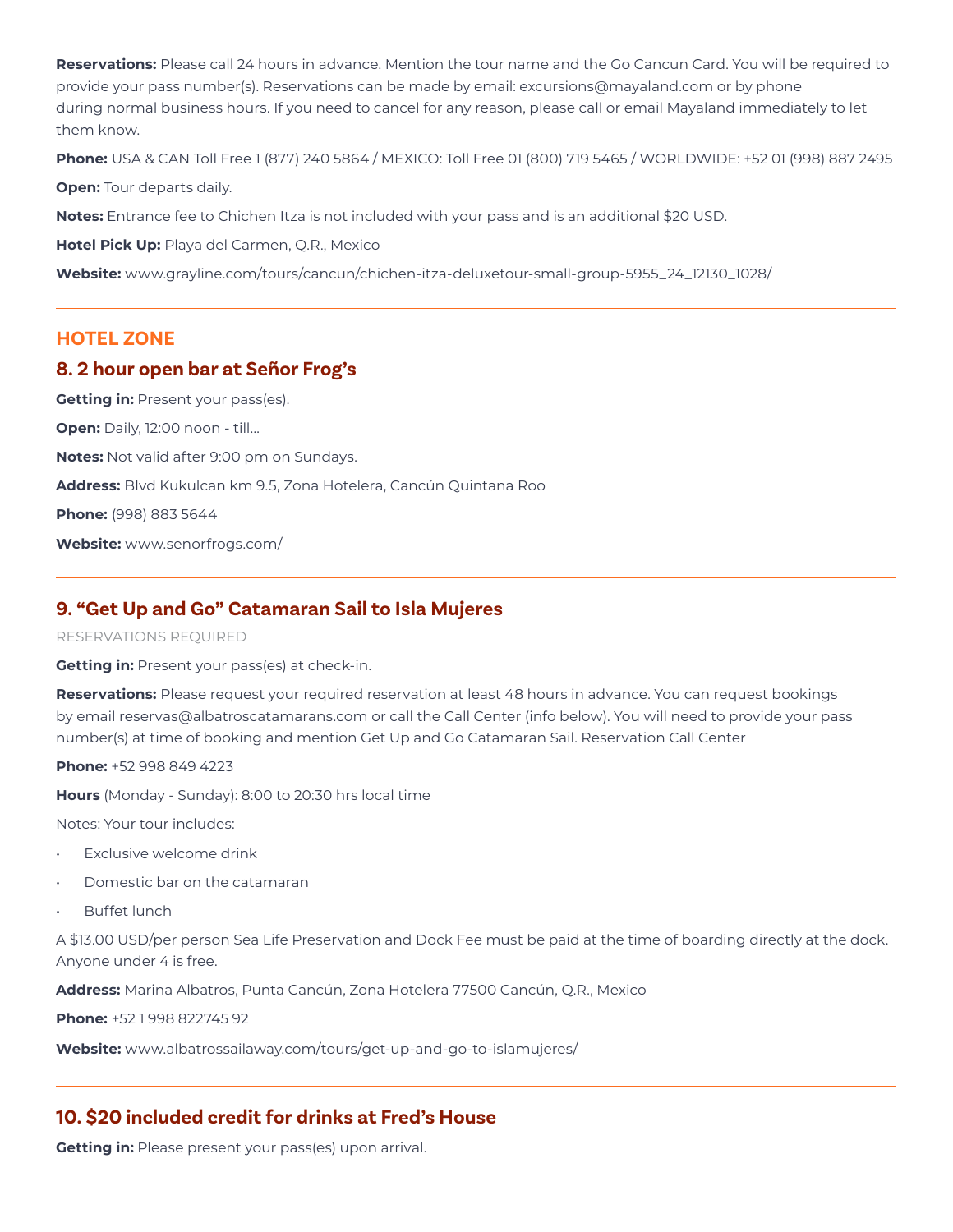**Open:** Daily, 1:00 pm - 12:00 am midnight **Address:** Boulevard Kukulcan km 14.5, Zona Hotelera, Cancun Mexico 77504 **Phone:** +52 (998) 840 6466 **Website:** fredshouserestaurant.com/

# **11. Included Meal at Carlos'n Charlie's**

**Getting in:** Please present your pass(es) upon arrival. **Open:** Mon to Sun / 12:00pm - Till late **Address:** Blvd. Kukulcan, Cancun QR 77500 **Phone:** (998) 883 18 62

## **12. Snorkel in Musa Nizuc plus Subsee Experience**

**Getting in:** Present your pass at check-in for your tour.

**Reservations:** You can arrive for your experience day-of or make a reservation (optional). If you are going to make a reservation, requests must be made at least 72 hours in advance and will be confirmed within 24 hours of the requests. Requests can be made via email to reservaciones@aquaworld.com.mx. Please mention Go Cancun Card, Paradise Island Adventure, and provide your pass number(s). You must have your pass(es) the day of your reservation.

**Open:** Monday - Sunday : 9:00AM, 11:00AM, 1:00PM

**Notes:** Please note, this excursion does NOT Include:

- \$12 usd marine park/ dock fee A portion of your fee is destined to conservation of MUSA
- Photos

Please note, pregnant women are not permitted on the ride.

**Address:** Aquaworld Cancun, Boulevard Kukulcan km 15.3, Zona Hotelera 77500 Cancún, Q.R., Mexico

**Phone:** +52 998 848- 8300

**Website:** aquaworld.com.mx/en/tours/paradise-adventure/

## **13. Paradise SubSee Excursion at Paraiso Nizuc**

**Getting in:** Present your pass at check-in for your tour.

**Reservations:** You can arrive for your experience day-of or make a reservation (optional). If you are going to make a reservation, requests must be made at least 72 hours in advance and will be confirmed within 24 hours of the requests. Requests can be made via email to reservaciones@aquaworld.com.mx. Please mention Go Cancun Card, Paradise SubSee, and provide your pass number(s). You must have your pass(es) the day of your reservation.

**Open:** Monday - Sunday: 9:00AM, 11:00AM, 1:00PM, 3:00PM

**Notes:** Does NOT Include:

- \$12 usd marine park/ dock fee A portion of your fee is destined to conservation of MUSA
- Photos

Please note, pregnant women are not permitted on the ride.

**Address:** AquaWorld Marina, Boulevard Kukulcan km 15.3, Zona Hotelera, 77500 Cancún, QROO, Mexico

**Phone:** +52 998 848- 8300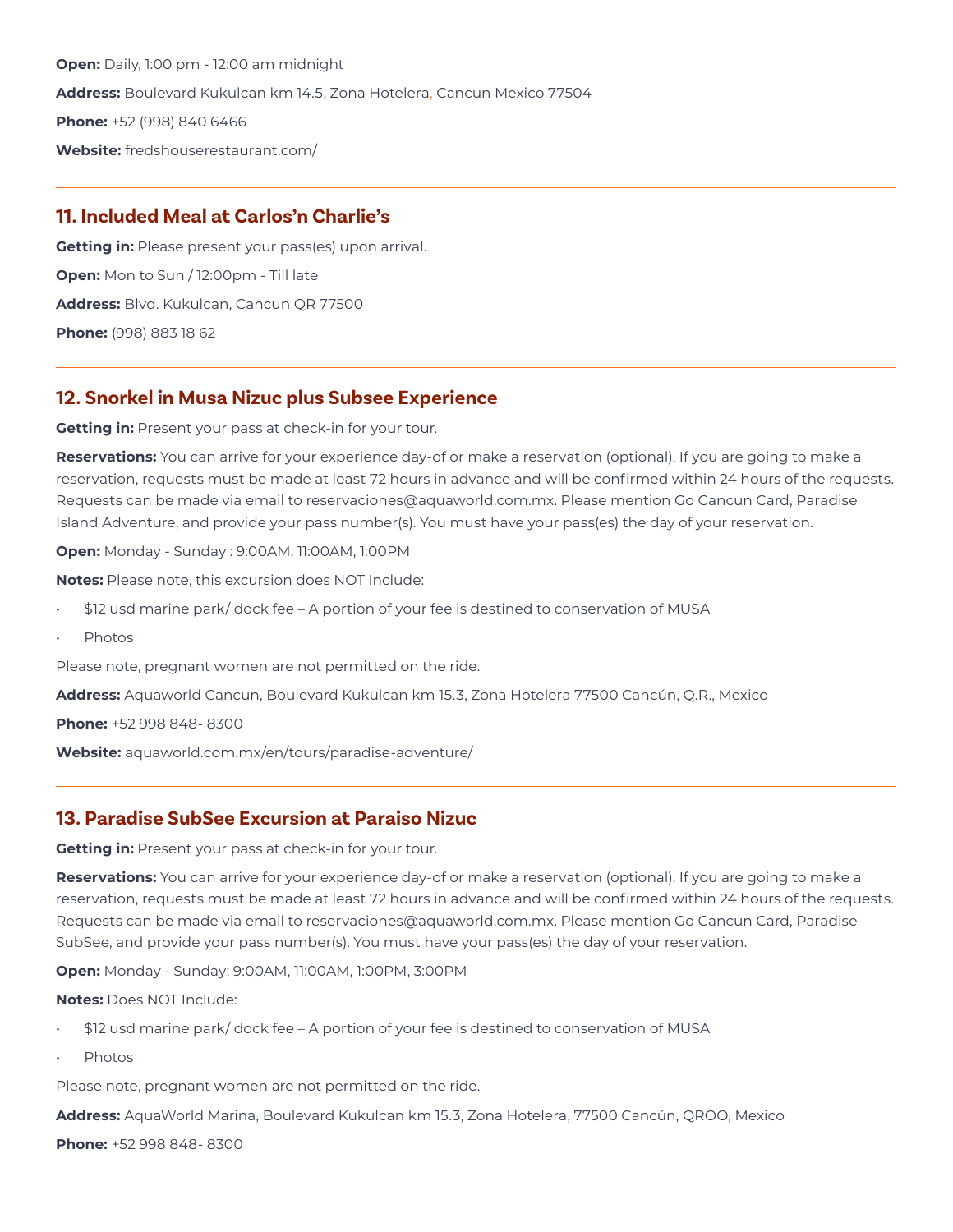### **14. Interactive Aquarium Cancun**

**Getting in:** Present your pass at the admissions booth. **Open:** Monday - Sunday 9:00 AM - 8:00 PM. Marine Presentation at 7:00 PM **Closed:** Open 365 days a year. **Address:** Blvd. Kukulcan Km. 12.5 Hotel Zone, Cancun Quintana Roo, Mexico **Phone:** (998) 206 3311 **Website:** www.interactiveaquariumcancun.com/en/

## **15. Cancun Wax Museum**

**Getting in:** Please present your pass(es) to any ticket taker. **Open:** Daily, 10:00 am - 10:00 pm **Address:** La Isla Shopping Village, Kukulcan Avenue, La Isla, Hotel Zone, Cancun Mexico 77500 **Phone:** +52 998 176 8214 **Website:** www.cancunwaxmuseum.com/en/

## **16. Parasailing Adventure in Cancun**

RESERVATIONS REQUIRED

**Getting in: Present your pass(es).** 

**Reservations:** Reservations Required. Reservations must be made at least 12 hours in advance. Requests can be made via email to fly@parasailcancun.com. Please provide the date of tour and your pass number(s) when requesting the reservation.

**Open:** Open daily from 9:00 am-5:00 pm. (Last parasail at 4:45 pm).

**Closed:** Open year-round, weather permitting.

**Notes:** Premium safety equipment, and passenger insurance is included with your pass. Hotel pick-up is available for a \$5.00 USD fee per person.

**Address:** Marina Adventure Bay, Boulevard Kukulkan Km 6.5. Playa Tortugas, Zona Hotelera, Quintana Roo, Cancun Zona Hotelera, 77500 Cancún

**Phone:** Mexico: 01 800 220 5681 / USA & Canada: 01 800 247 1641 / Worldwide: +52 998 252 6723 or +52 998 849 4360

**Website:** www.parasailcancun.com/en/parasailing-in-cancunopen-schedule/

## **17. Dancer Cruise Cancun with Snorkeling**

#### RESERVATIONS REQUIRED

**Getting in:** Redeem your pass at the box office at the Dancer Cancun window in the Playa Linda building.

**Reservations:** Reservations required at least 48 hours in advance. Request can be made via email info@dancercruise.com or call +52 998 849 5809 . Please provide your pass number(s) at the time of reservation.

**Open:** Departs Cancun from Playa Linda in the Hotel Zone at 9am

**Closed:** Cruises run 2 to 3 times a week; please check ahead for availability.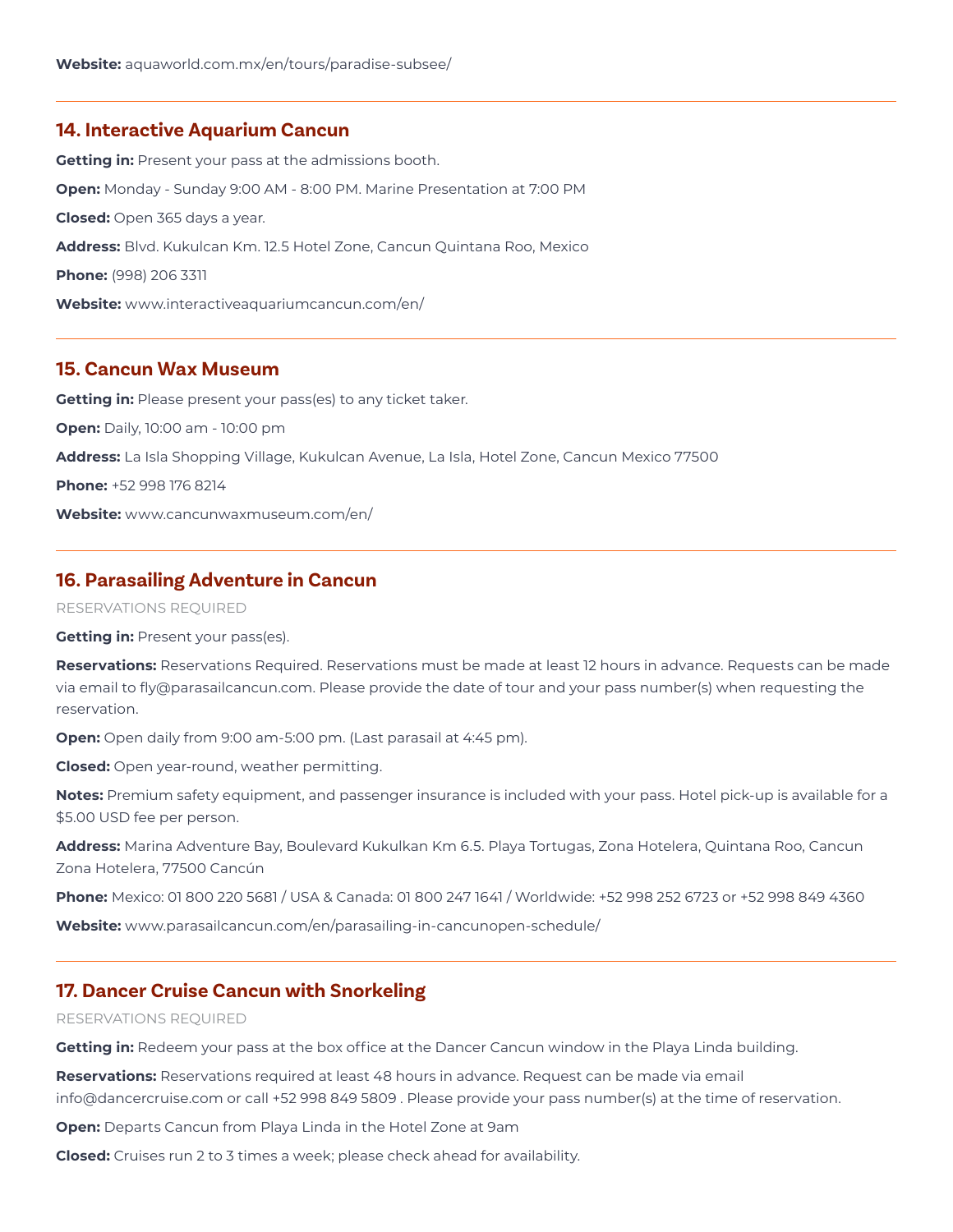**Notes:** The boat will be under maintenance out of Cancun for 1 month, starting August 1st thru September 3rd, 2019.

**Address:** Blvd. Kukulcan Km 4.5, El Embarcadero Playa Linda Local E-4, Cancun Q.R., Mexico

**Phone:** +52 (998) 849 58 09

**Website:** www.dancercruise.com/

## **18. Underwater Museum Snorkel at Paraiso Nizuc**

**Getting in:** Present your pass at check-in for your tour.

**Reservations:** You can arrive for your experience day-of or you can make a reservation (optional). If you are going to make a reservation, please contact Aquaworld at least 72 hours in advance. Requests can be made via email to reservaciones@aquaworld.com.mx. Please mention Go Cancun Card, Paradise Snorkel Tour, and provide your pass number(s). You must have your pass(es) the day of your reservation.

**Open:** Tours Daily, 9:00 am, 11:00 am, 1:00 pm

**Notes:** Please, note this excursion does NOT include:

- \$12 usd marine park/ dock fee A portion of your fee is destined to conservation of MUSA
- Photos

Please note, pregnant women are not permitted on the ride.

**Address:** Aquaworld Marina, Boulevard Kukulcan km 15.3, Zona Hotelera 77500 Cancún, Q.R., Mexico

**Phone:** +52 998 848- 8300

**Website:** aquaworld.com.mx/en/tours/paradise-snorkel/

### **19. Flowrider "Ride the Wave" Experience at Aquaworld**

**Getting in:** Present your pass at check-in for your tour.

**Reservations:** You can arrive for your experience day of or you can make a reservation (optional). If you choose to make a reservation, please call at least 48 hours prior to desired tour date, by calling +52 998 848- 8300, or emailing reservaciones@aquaworld.com.mx . Please provide your pass number(s) and mention Flowrider at AquaWorld when booking. You must have your pass(es) the day of your reservation. All reservation requests will be confirmed within 24 hours.

**Open:** Daily, 9:00 am - 5:00 pm

**Address:** AquaWorld Cancun, Boulevard Kukulcan km 15.3, Zona Hotelera, 77500 Cancún, Q.R., Mexico

**Phone:** +52 998 848- 8300

**Website:** aquaworld.com.mx/en/tours/flowrider-cancun/

## **20. Columbus Romantic Dinner Cruise with Steak or Veggie**

RESERVATIONS REQUIRED

**Getting in:** Present your pass at check-in.

**Reservations:** Reservations required. Reservation requests can be sent via to gocancuncard@dolphindiscovery.com at least 48 hours in advance. All requests should include Go Cancun Card, Columbus Cruise - Steak or Veggie, and your pass number(s).

**Notes:** Please arrive at least 30 minutes prior to departure time. Guests must be at least 14 years old. The dress code is casual. We suggest bringing a sweater in case it gets chilly as the sun sets. Dock fee is not included (\$10 USD).

**Address:** Aquatours Marina, Blvd. Kukulcán Km 6.5, Zona Hotelera, Cancun 77500 Q.R.

**Website:** www.columbuscancun.com.mx/